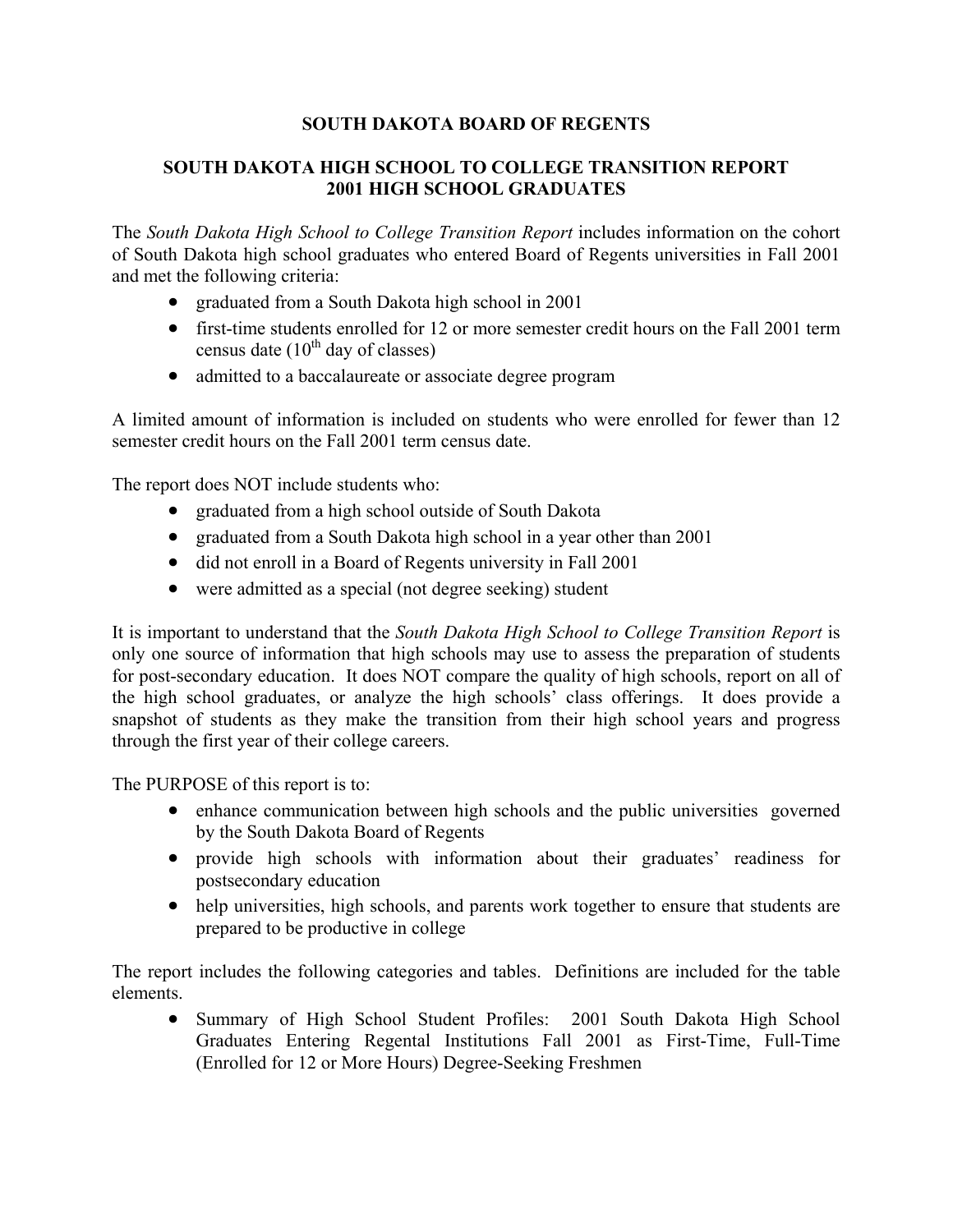- Summary of High School Graduates First Year Performance in College: 2001 South Dakota High School Graduates Entering Regental Institutions Fall 2001 as First-Time, Full-Time (Enrolled for 12 or More Hours) Degree-Seeking Freshmen
- Placement by Regental Institution for South Dakota High School Graduates Entering Regental Institutions Fall 2001 and Enrolled for 12 or More Hours:
	- Table 1: Remedial Placement
	- Table 2: Remedial Enrollment
	- Table 3: Comparison of Remedial and Degree Credit Placement
	- Table 4: Credit Awarded for College Board Advanced Placement Examinations
- Placement by Regental Institution for South Dakota High School Graduates Entering Regental Institutions Fall 2001 and Enrolled for Less than 12 Hours:
	- Table 1: Remedial Placement
	- Table 2: Remedial Enrollment
	- Table 3: Comparison of Remedial and Degree Credit Placement
	- Table 4: Credit Awarded for College Board Advanced Placement Examinations
- Rank of South Dakota High Schools by University GPA of Graduates Entering Regental Institutions Fall 2001 and Enrolled for 12 or More Hours
- Individual High School Report:
	- Table 1: Graduates Entering Regental Institutions
	- Table 2: Graduates First Year Performance in College During 2001-2002
	- Table 3: Graduates College Performance Compared to ACT Composite Score
	- Table 4: Graduates Enrollment in Mathematics and English

The Summary of High School Student Profiles provides the following information by South Dakota high school:

- number of students entering Regental universities
- number of students with ACT scores and average score
- number and percentage of students identified as meeting Regents Scholar requirements by the South Dakota Department of Education and Cultural Affairs

The Summary of High School Graduates First Year Performance in College provides the following information by South Dakota high school:

- number of students entering Regental universities
- number and percentage of students with placement scores at the remedial education level
- number and percentage of students enrolled in remedial and general education courses
- average university Grade Point Average (GPA)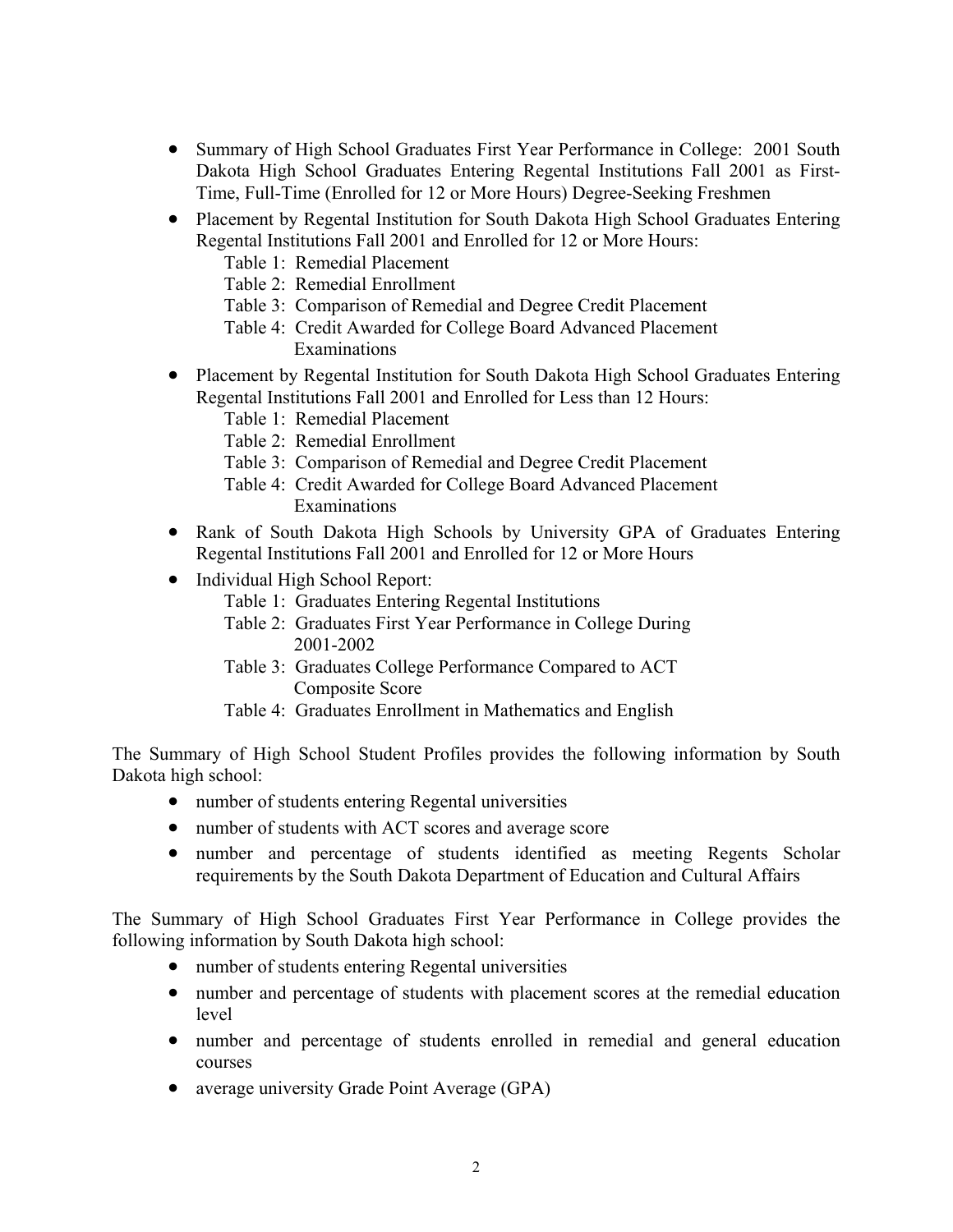- number and average ACT composite score
- number of students attempting and number of students earning more than 31 credit hours during their first year in college

The report to individual high schools:

- identifies the Regental institutions in which their students enrolled
- includes the graduates' first year performance in college
- compares college performance to the average ACT composite score
- indicates placement in Mathematics and English

South Dakota public universities will continue to collaborate with our high schools to improve the readiness of high school graduates for postsecondary education. This partnership will strive to:

- decrease the number of students underprepared for postsecondary learning
- increase the number of students who are prepared to take full advantage of the academic opportunities offered by universities
- offer students the greatest access possible to advanced placement opportunities while they are in high school
- prepare students for jobs that require higher levels of quantitative skills and refined verbal skills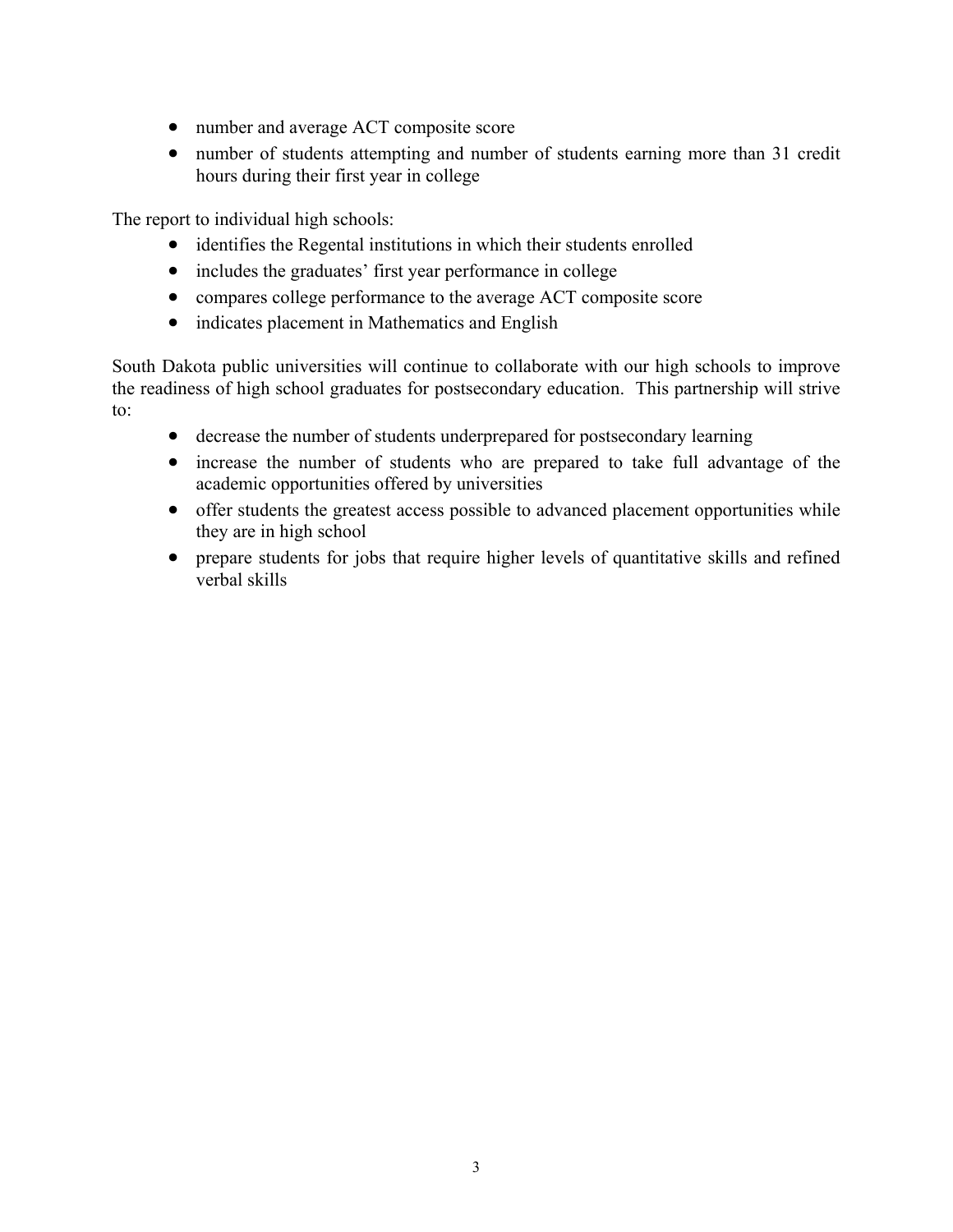#### **ADMISSIONS**

The Summary of High School Student Profiles for 2001 indicates that a cohort of 2,660 South Dakota high school graduates entered Regental institutions on a full-time basis. Of this cohort, 95.0% were admitted to baccalaureate degree programs and 5.0% were admitted to associate degree programs (Graph #1). These 2,660 students represent 30.0% of the 8,859 South Dakota graduates in 2001 (*2000-2001 Education in South Dakota,* DECA).

#### **GRAPH #1 ADMISSIONS CLASSIFICATIONS HIGH SCHOOL GRADUATES ENTERING REGENTAL INSTITUTIONS FALL 2001**



## **ADMISSIONS BY INSTITUTION HIGH SCHOOL GRADUATES ENTERING REGENTAL INSTITUTIONS FALL 2001**

| Degree              | <b>BHSU</b> |       | <b>DSU</b>      |       | <b>NSU</b> |       | <b>SDSMT</b> |       | <b>SDSU</b> |       | <b>USD</b> |            | <b>System</b> |       |
|---------------------|-------------|-------|-----------------|-------|------------|-------|--------------|-------|-------------|-------|------------|------------|---------------|-------|
| Type                | Stu<br>No   | Pcnt  | Stu<br>No       | Pcnt  | Stu<br>No  | Pcnt  | Stu<br>No    | Pcnt  | Stu<br>No   | Pcnt  | Stu No     | Pcnt       | Stu<br>No     | Pcnt  |
| Admitted<br>to BAC  | 327         | 98.2% | 229             | 86.1% | 231        | 84.4% | 253          | 99.6% | 911         | 95.5% |            | 576 100.0% | 2527          | 95.0% |
| Admitted<br>to ASSO | 6           | 1.8%  | 37 <sub>1</sub> | 13.9% | 46         | 16.6% |              | 0.4%  | 43          | 4.5%  |            | $0.0\%$    | 1331          | 5.0%  |
| Total<br>Cohort     | 333         | 100%  | 266             | 100%  | 277        | 100%  | 254          | 100%  | 954         | 100%  | 576        | 100%       | 2660          | 100%  |

Note: All entering students in the USD associate programs in Nursing and Dental Hygiene had high school graduation years prior to 2001.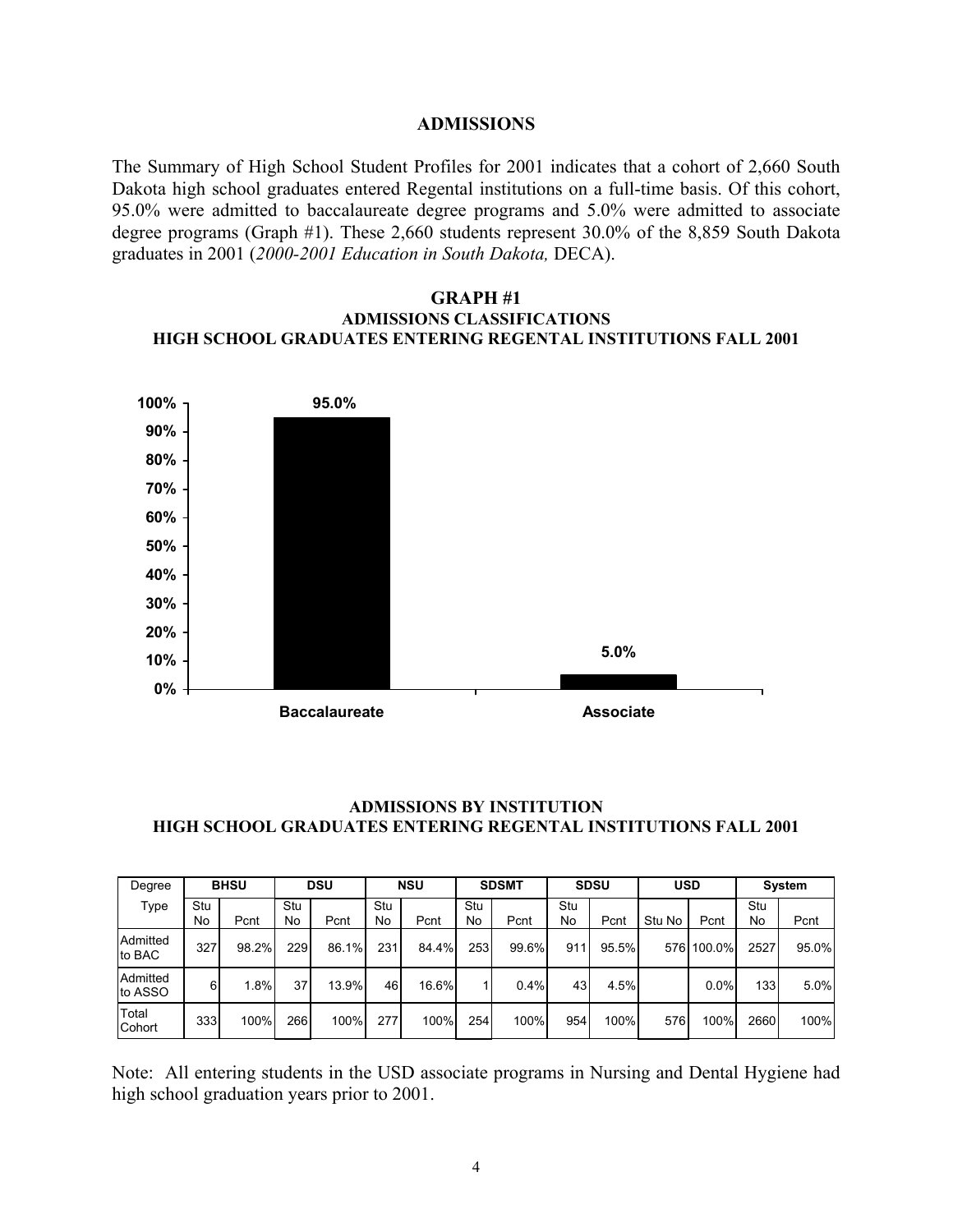#### **ACT COMPARISON**

The average ACT Composite score for the 2,660 South Dakota high school graduates entering Regental institutions who took the ACT was 22.0. The average ACT composite score for the 2,527 (95.0%) admitted to baccalaureate degree programs was 22.3, and for the 133 (5.0%) admitted to associate degree programs it was 18.0.

According to ACT's *High School Profile Report: HS Graduating Class 2001*, the average ACT composite score for all South Dakota students in the 2001 graduating class was 21.4 and the national average was 21.0. The South Dakota average includes students who did not attend a Board of Regents university in Fall 2001 (Graph #2).



#### **GRAPH #2 COMPARISON OF AVERAGE ACT COMPOSITE SCORES HIGH SCHOOL GRADUATES ENTERING REGENTAL INSTITUTIONS FALL 2001**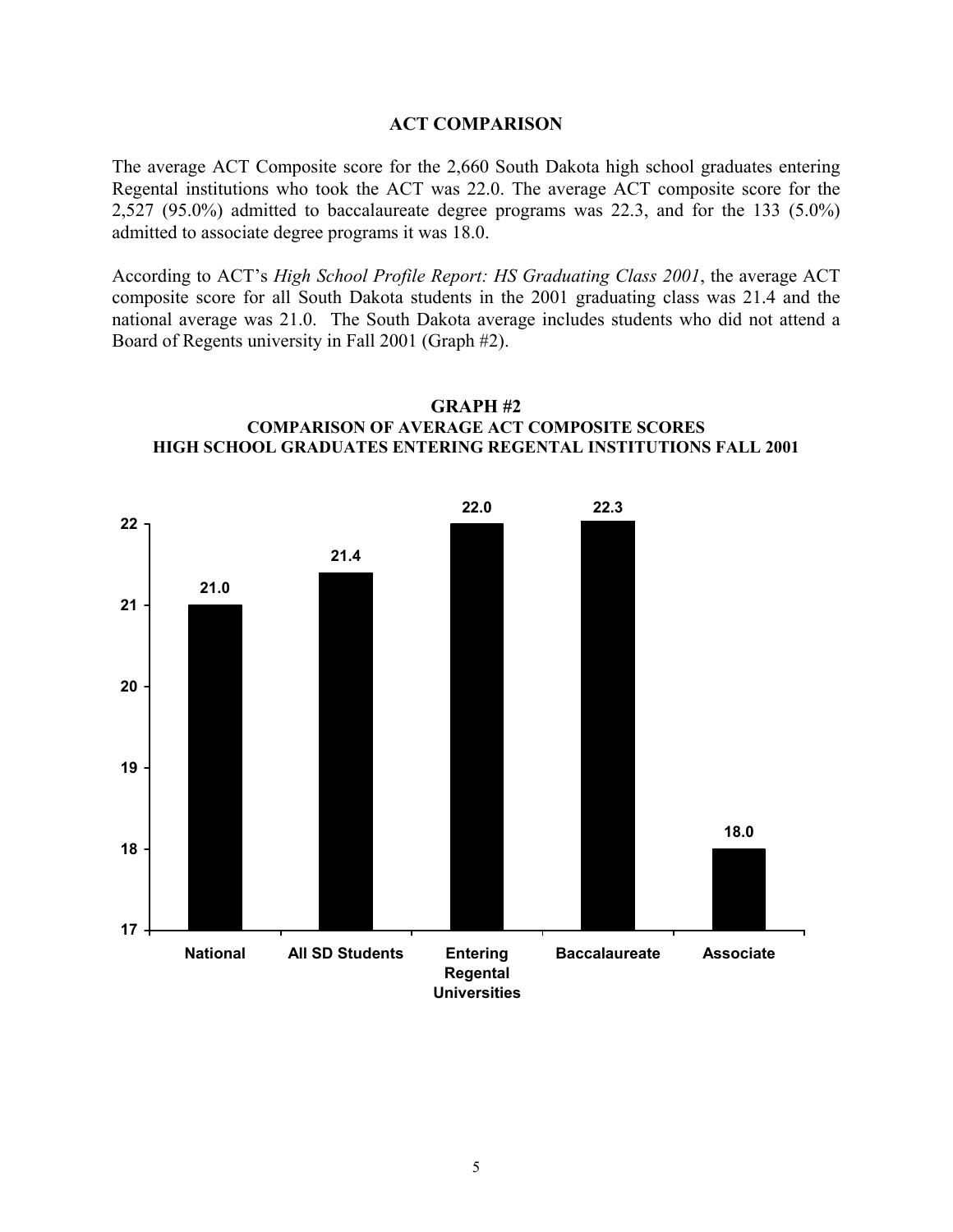#### **REGENTS SCHOLARS**

South Dakota high school graduates who complete high school coursework and meet academic performance requirements specified by the Board of Regents are eligible to be recognized as Regents Scholars and receive Regents Scholars Diplomas. Students are nominated to the Department of Education and Cultural Affairs by a high school administrator. High school graduates designated as Regents Scholars automatically are admitted to all six Regental universities. In Fall 2001, 668 (25.1%) of the 2,660 South Dakota high school graduates entering South Dakota public universities met the academic performance requirements necessary for Regents Scholars recognition.

There were 160 high schools with graduates entering Regental universities in Fall 2001. Of those 160 high schools, 18 (15.6%) had at least half of their students designated as Regent Scholars. (Graph #3) There were 56 high schools (35.0%) with none of their graduates enrolled as Regents Scholars.

### **GRAPH #2 NUMBER OF HIGH SCHOOLS WITH GRADUATES ENROLLED AS REGENTS SCHOLARS HIGH SCHOOL GRADUATES ENTERING REGENTAL INSTITUTIONS FALL 2001**

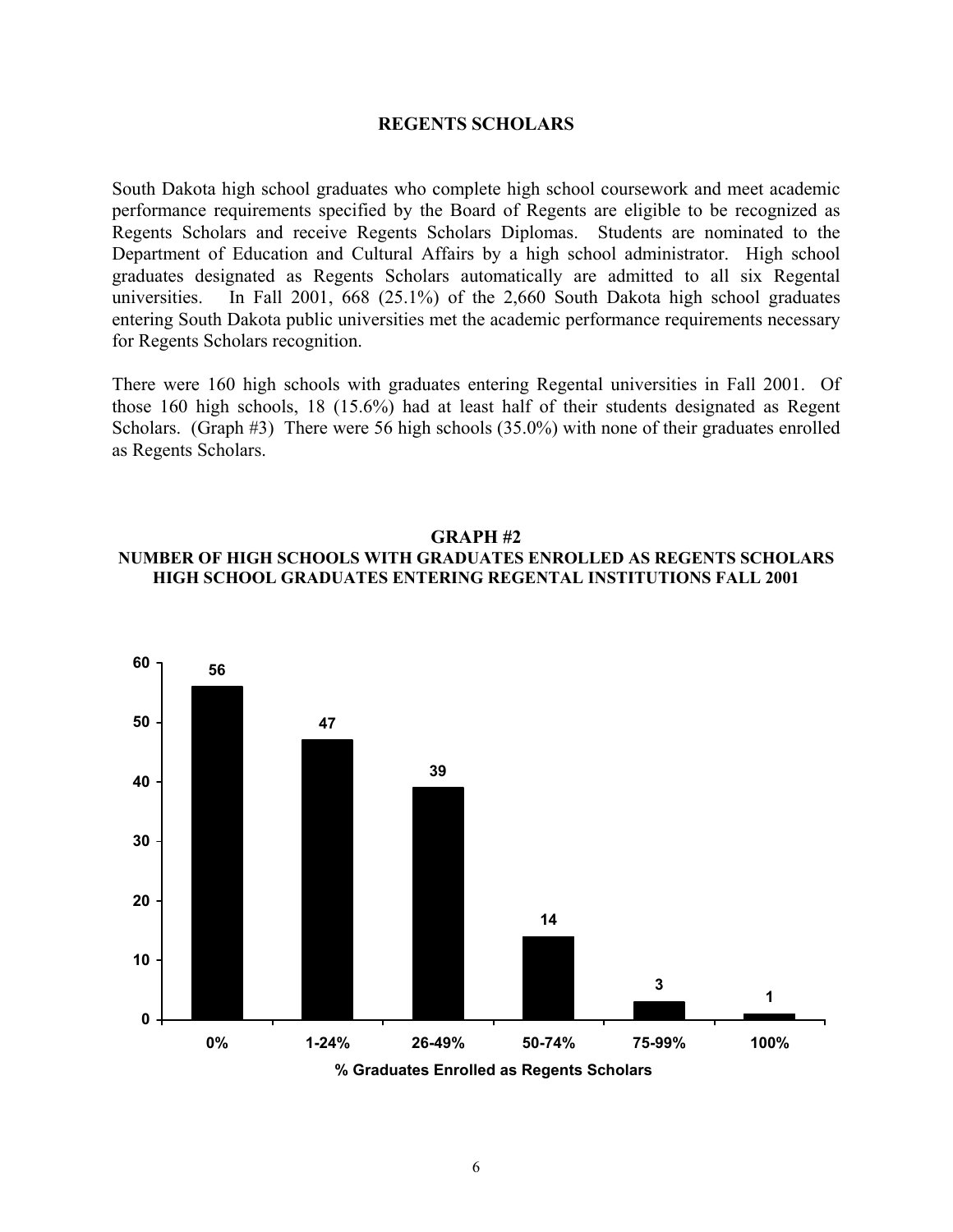## **PLACEMENT, COURSE ENROLLMENT AND GPA**

Comparison of placement and enrollment in general education and remedial courses and of university grade point averages (GPA) includes only those 2,625 full-time students who completed at least one semester during the academic year 2001-02. Placement and average GPA for those students were as follows: 456 students had placement scores indicating a need for remedial English, 849 students needed remedial mathematics, and 315 students needed both areas. The unduplicated number of students with placement scores indicating a need for remediation was 989 (37.7%). (Graph #4) The average university GPA for students whose placement scores indicated a need for remediation in English was 2.09. The average university GPA for students whose placement scores indicated a need for remediation in mathematics was 2.26





Enrollment and average university GPA for students who completed at least one semester was as follows: 1,738 (66.2%) enrolled in general education courses and achieved an average university GPA of 2.99; 373 enrolled in remedial English and 753 in remedial mathematics with 239 enrolled in both. The unduplicated enrollment in remedial courses was 887 (33.8%) with an average university GPA of 2.25 (Graph #5). Students enrolling in both remedial English and math had an average university GPA of 2.01.

### **GRAPH #5 GENERAL EDUCATION AND REMEDIAL ENROLLMENT HIGH SCHOOL GRADUATES ENTERING REGENTAL INSTITUTIONS FALL 2001**

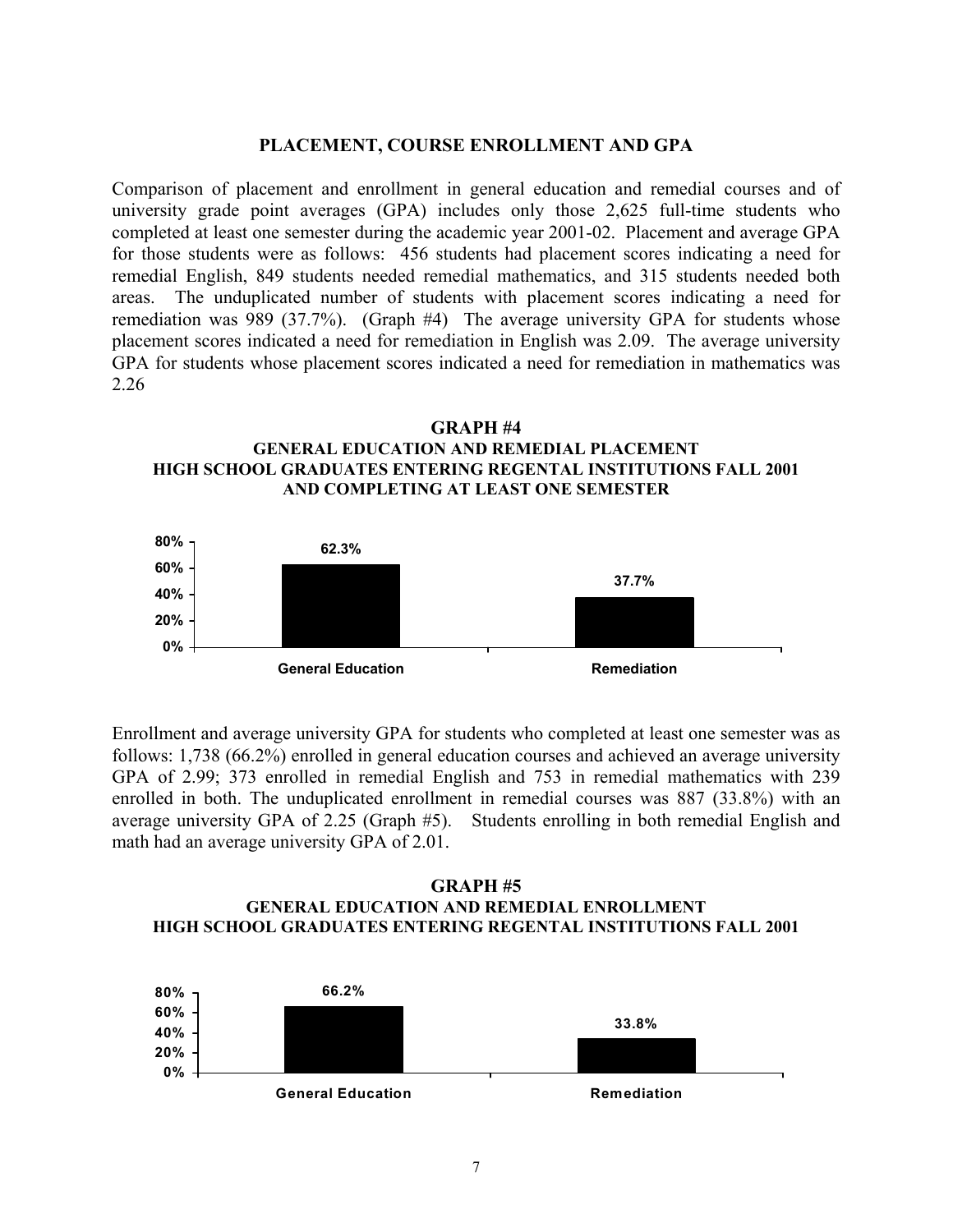In addition to a lower university grade point average, South Dakota high school graduates enrolled in remedial courses also had a lower average ACT Composite score. Differences in average ACT Composite score and GPA were not affected by the level of degree program. Associate degree-seeking students enrolled in general education courses had a higher average ACT Composite score and a higher average university GPA than baccalaureate degree-seeking students enrolled in remedial courses (Graphs #6 & #7).

### **GRAPH #6 GENERAL EDUCATION AND REMEDIAL ENROLLMENT AVERAGE ACT COMPOSITE SCORE BY DEGREE LEVEL HIGH SCHOOL GRADUATES ENTERING REGENTAL INSTITUTIONS FALL 2001**



**GRAPH #7 GENERAL EDUCATION AND REMEDIAL ENROLLMENT AVERAGE UNIVERSITY GPA BY DEGREE LEVEL HIGH SCHOOL GRADUATES ENTERING REGENTAL INSTITUTIONS FALL 2001**



#### **ENROLLMENT IN MATHEMATICS AND ENGLISH COURSES**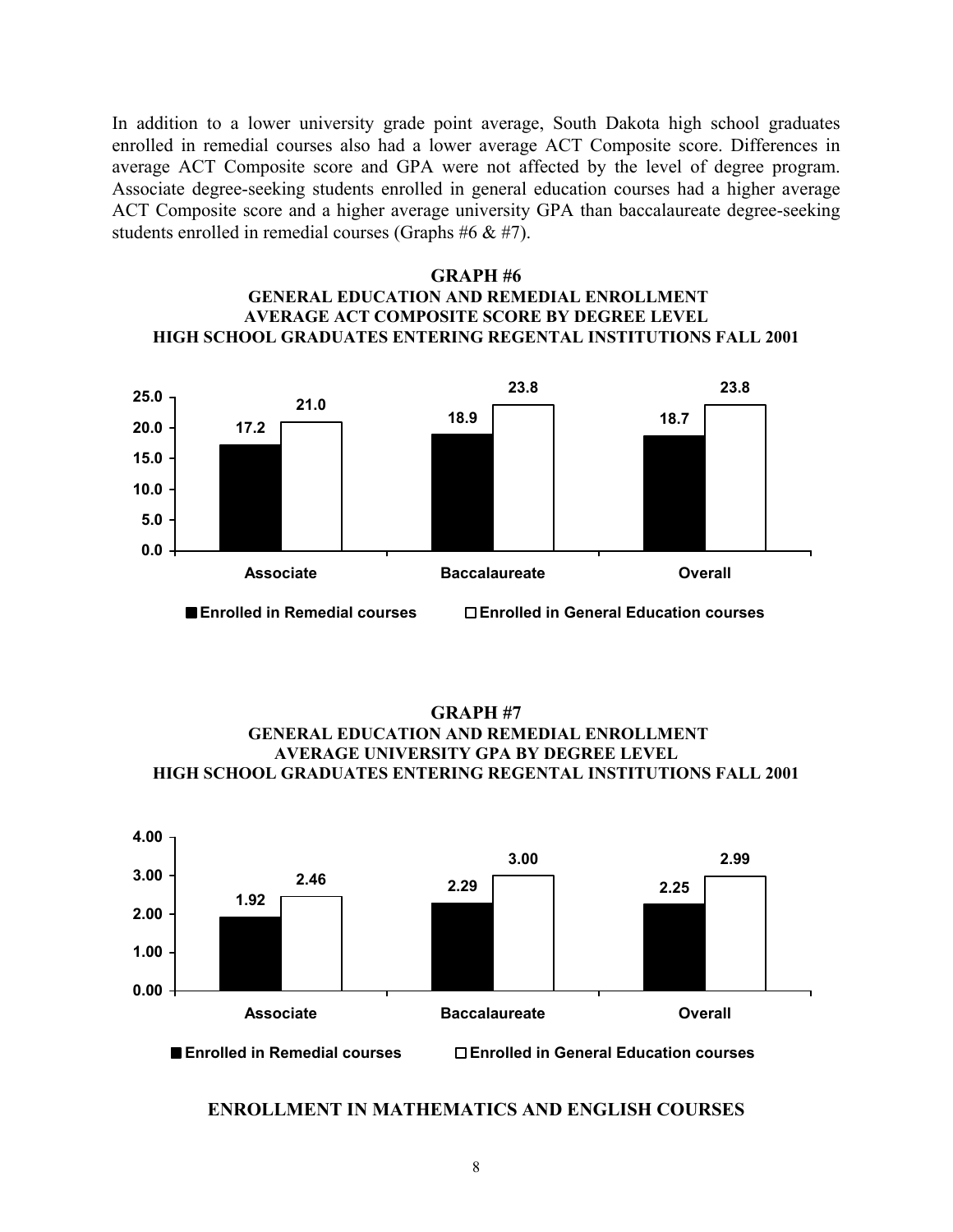Data on enrollment in mathematics and English courses are affected by duplicate enrollments. For example, during the academic year, students may have enrolled in a remedial course one semester and a general education course the next semester. Also, credit awarded for College Board Advanced Placement (CBAP) examinations may count toward general education credit. Therefore, the percentages included in the graphs will total more than 100%.

For the academic year, in the area of mathematics, 61.5% enrolled in courses at the level of Algebra up to Calculus, 16.2% enrolled in calculus and above, 2.27% were awarded credit based on the College Board Advanced Placement Calculus examination, and 28.7% enrolled in remedial courses. (Graph #8)



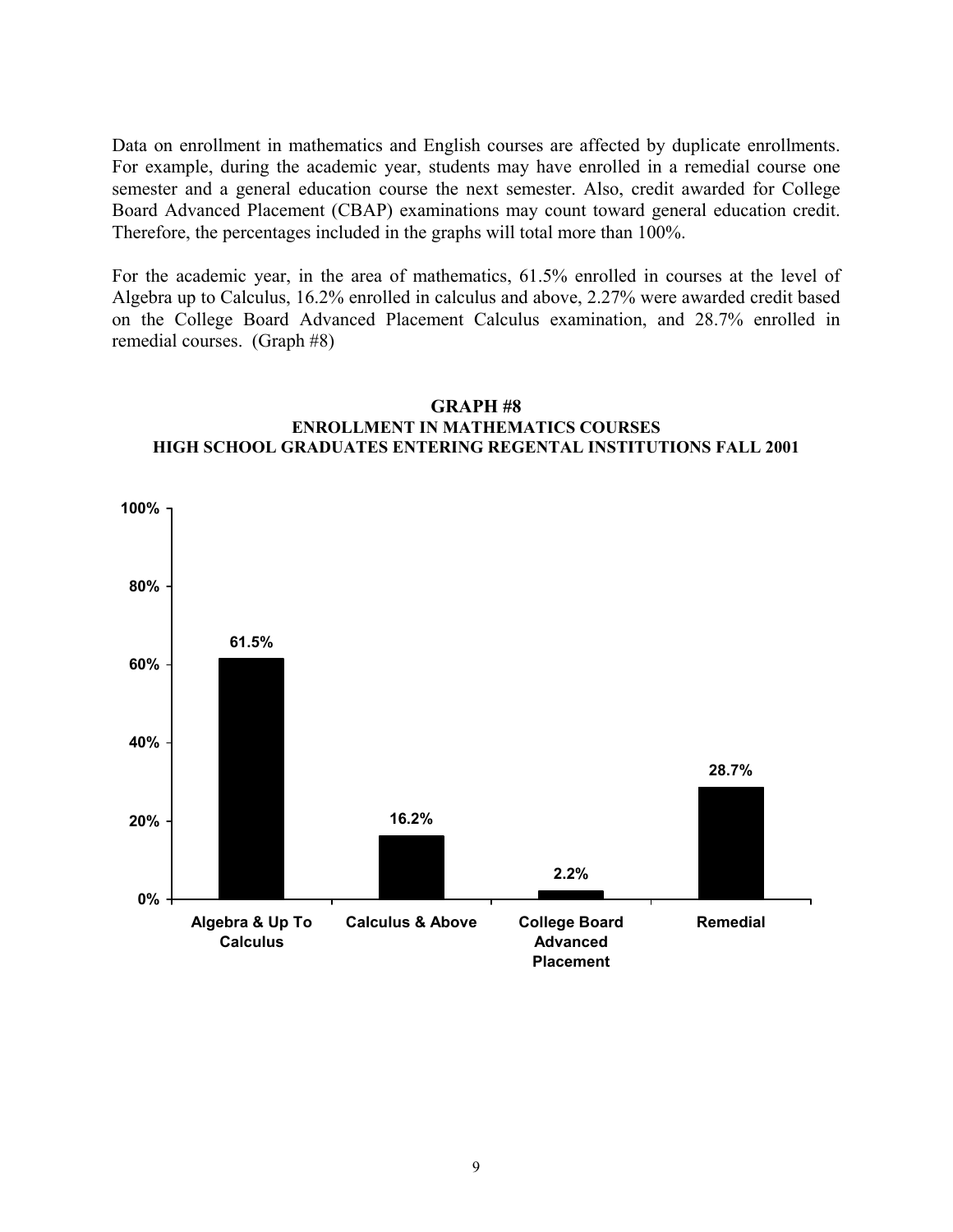For the academic year, in the area of English, 78.6% enrolled in general education courses in Composition, 22.6% in courses Above Composition, 2.2% received College Board Advanced Placement credit, and 14.2% enrolled in remedial courses. (Graph #9)





Credit for College Board Advanced Placement, in all subject areas, was awarded to an unduplicated total of 133 (5.1%) students. Their average GPA at the end of the freshmen year was 3.38. There were 57 students receiving College Board Advanced Placement credit in mathematics and 58 in English.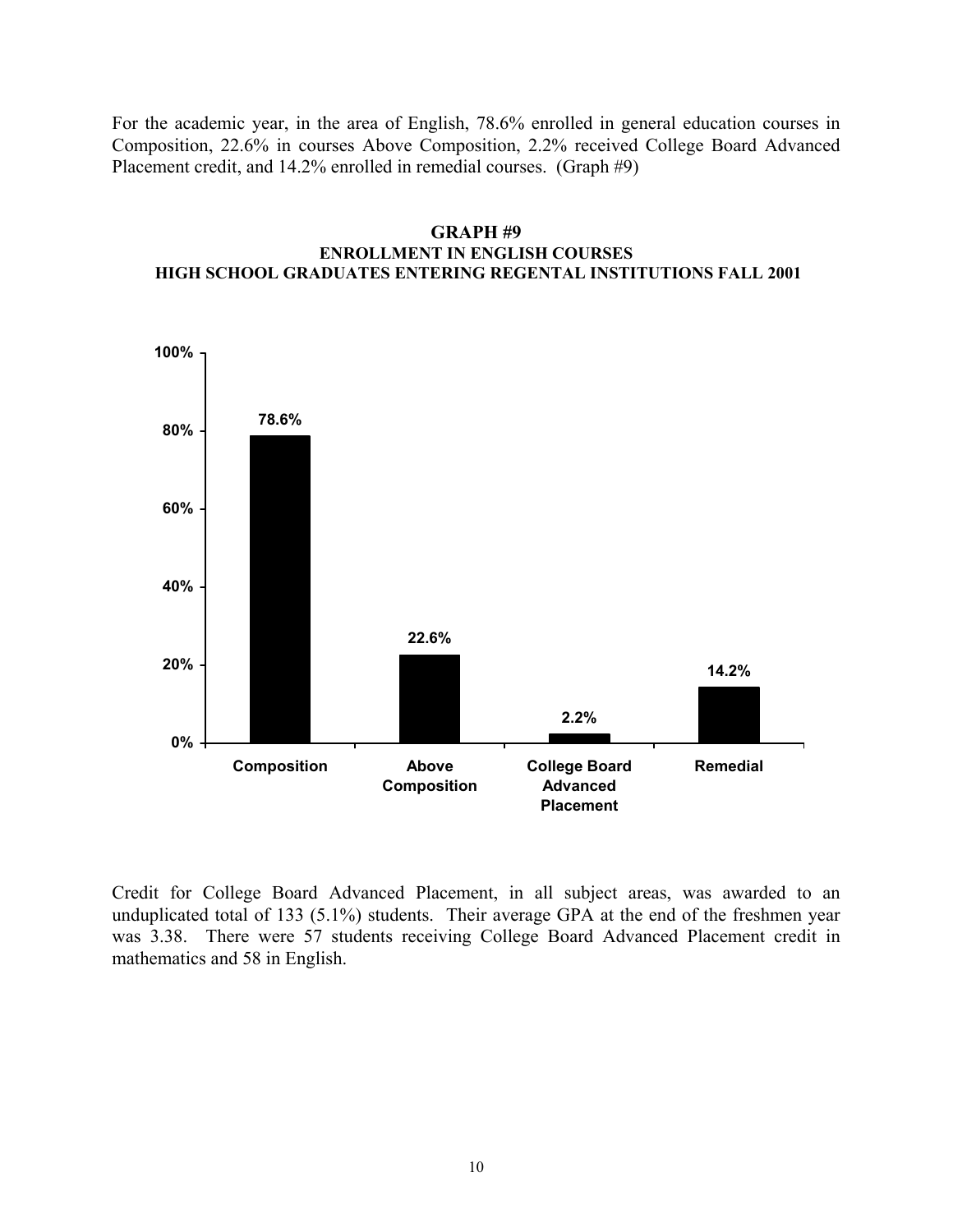#### **FIRST YEAR PROGRESS TOWARD GRADUATION**

In order to be classified as full-time for financial aid purposes, students must enroll for at least 12 credit hours per semester. However, in order to make progress toward university graduation, students must earn at least 32 credit hours per year and meet academic performance standards. Of the 2,625 SD high school graduates who enrolled Fall 2001 and completed at least one term, only 625 (23.8%) attempted to take more than 31 credit hours during their fall and spring term; only 593 (22.5%) actually earned more than 31 credit hours. (Graph  $\# 10$ )



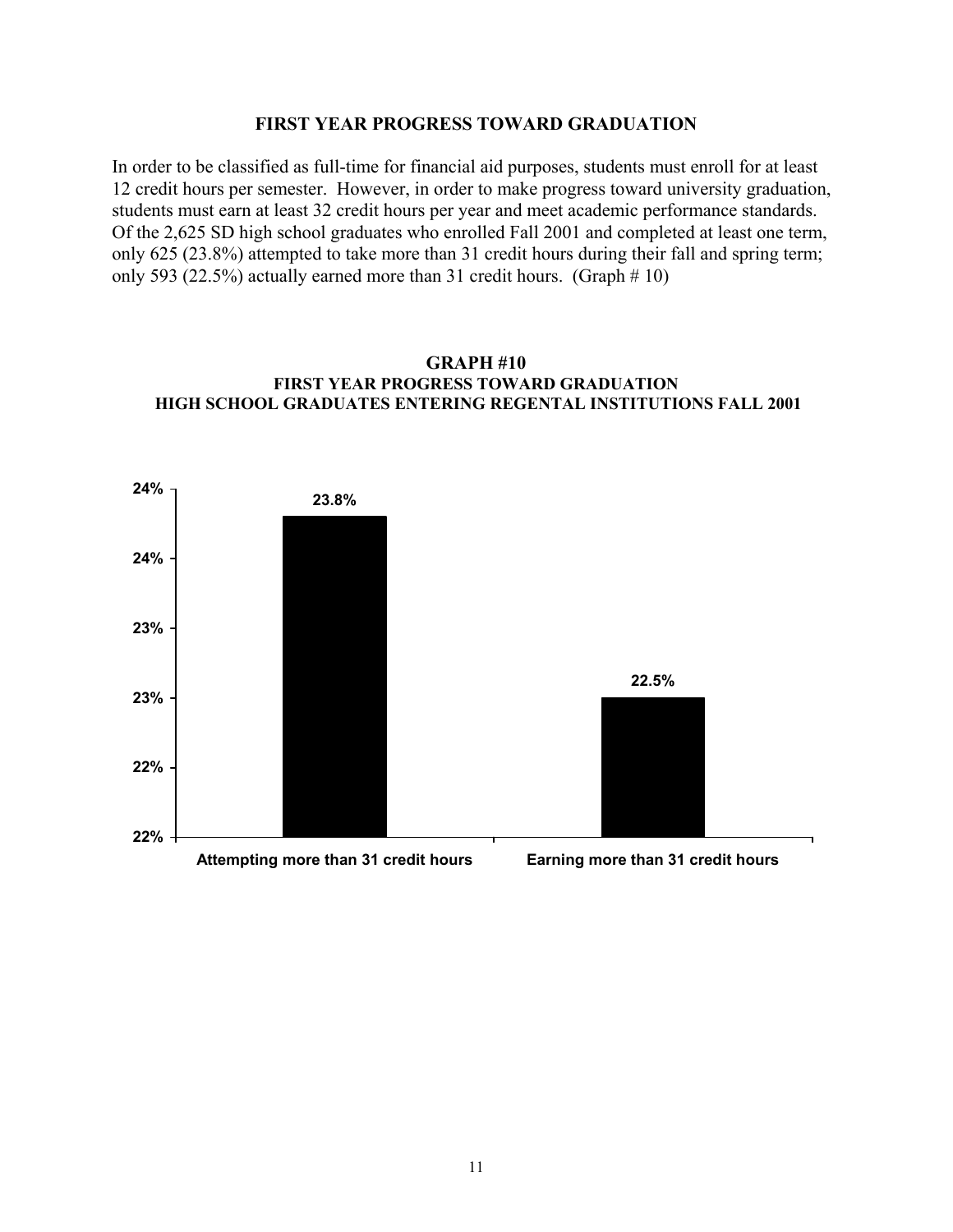## **FIVE YEAR TRENDS**

Comparison of data from South Dakota high school graduates entering Board of Regents universities over a five year period, between 1996 and 2001, reveals some change. While the number of students decreases slightly, the percentage of South Dakota high school graduates entering Regental institutions increased in Fall 2001 to the highest level observed during the five-year period. At the same time, the average ACT Composite score has decreased slightly below the average for the previous year. The percentage of students receiving credit for College Board Advanced Placement (CBAP) decreased after four years of increases. Changes to the 1998 report and in the Board of Regents' placement process impact remedial enrollment trend data as indicated by the change between 1999 and 2000.

#### **FIVE YEAR TRENDS SOUTH DAKOTA HIGH SCHOOL GRADUATES ENTERING REGENTAL INSTITUTIONS 1995-2000**

|                                                             | 1997    | 1998     | 1999    | 2000  | 2001     |
|-------------------------------------------------------------|---------|----------|---------|-------|----------|
| <b>Entering Cohort</b>                                      | 2,704   | 2,721    | 2,618   | 2,665 | 2,660    |
| % of SD Graduating Class Entering<br>Regental Universities* | 27.7%   | 27.1%    | 26.8%   | 26.5% | 30.0%    |
| Average ACT composite score                                 | 21.86   | 21.81    | 21.87   | 22.07 | 22.04    |
| Percentage enrolled in English remedial<br>courses          | $5.2\%$ | $6.4\%$  | $8.3\%$ | 13.5% | 14.2%    |
| Percentage enrolled in mathematics remedial<br>courses      | 3.8%    | 7.2%     | 13.5%   | 28.9% | 28.7%    |
| Percentage of unduplicated remedial<br>enrollments          | 8.3%    | $11.5\%$ | 19.1%   | 33.9% | 33.8%    |
| Percentage enrolled in general education<br>courses         | 91.7%   | 88.5%    | 80.9%   | 66.1% | $66.2\%$ |
| Percentage awarded credit for CBAP                          | $3.9\%$ | 4.2%     | 4.6%    | 5.7%  | 5.1%     |
| Average GPA of those in remedial courses                    | 2.28    | 2.12     | 2.29    | 2.32  | 2.25     |
| Average GPA of those in general education<br>courses        | 2.72    | 2.76     | 2.83    | 2.91  | 2.99     |
| Average GPA of those awarded CBAP<br>credit                 | 3.29    | 3.32     | 3.37    | 3.32  | 3.38     |
| Average GPA of all students at end of year                  | 2.69    | 2.70     | 2.74    | 2.74  | 2.78     |

\*Based on graduating class figures provided by SD Department of Education and Cultural Affairs.

.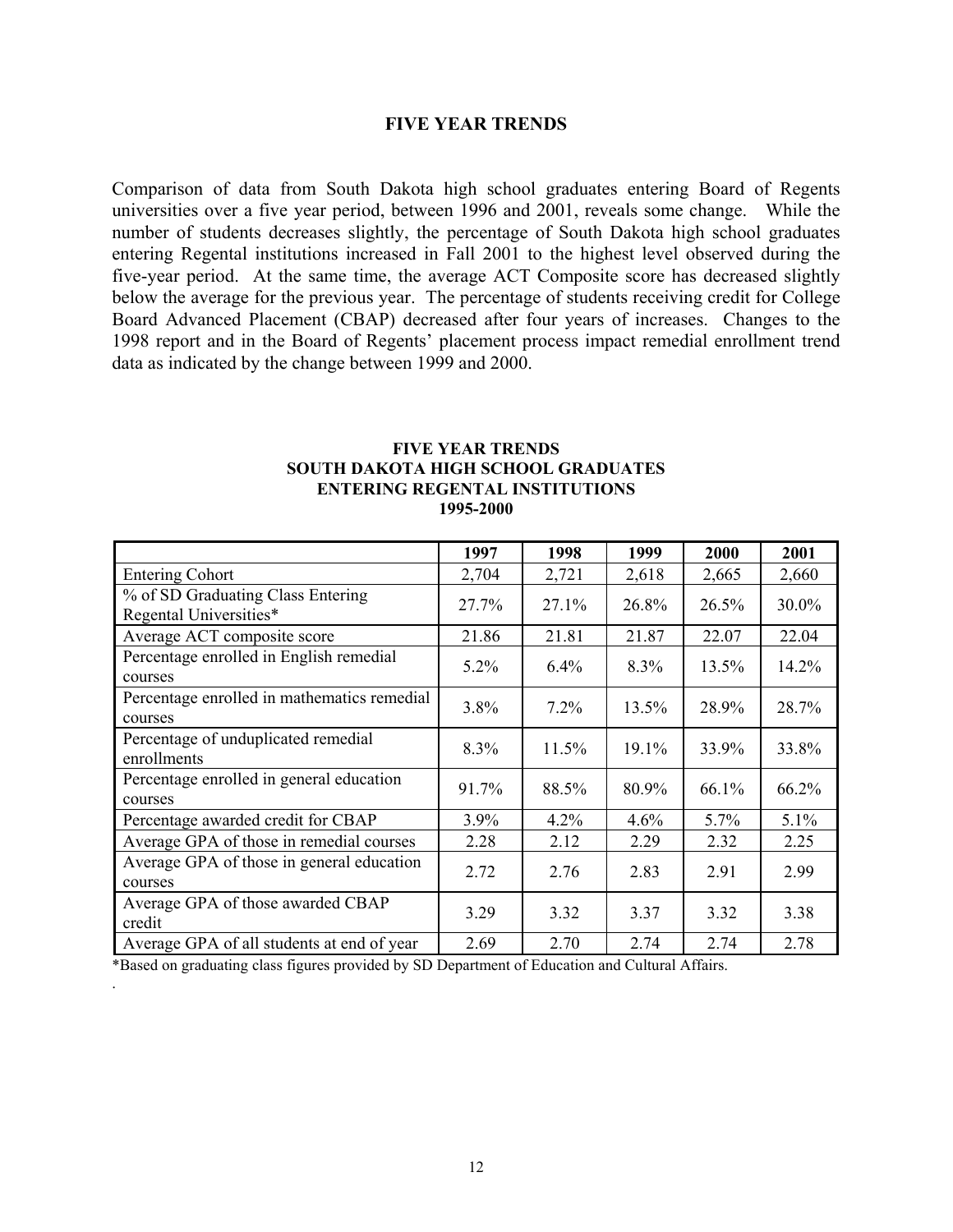Of 160 high schools with Class of 2001 graduates entering Regental universities, 8 (5.00%) had no students required to enroll in remedial courses. (Graph #11) There were a total of 9 high schools that had less than 10% of their students receiving some remedial education.

# **GRAPH #11 NUMBER OF HIGH SCHOOLS WITH GRADUATES ENROLLED IN REMEDIAL COURSES FIVE YEAR TREND 1997-2001**

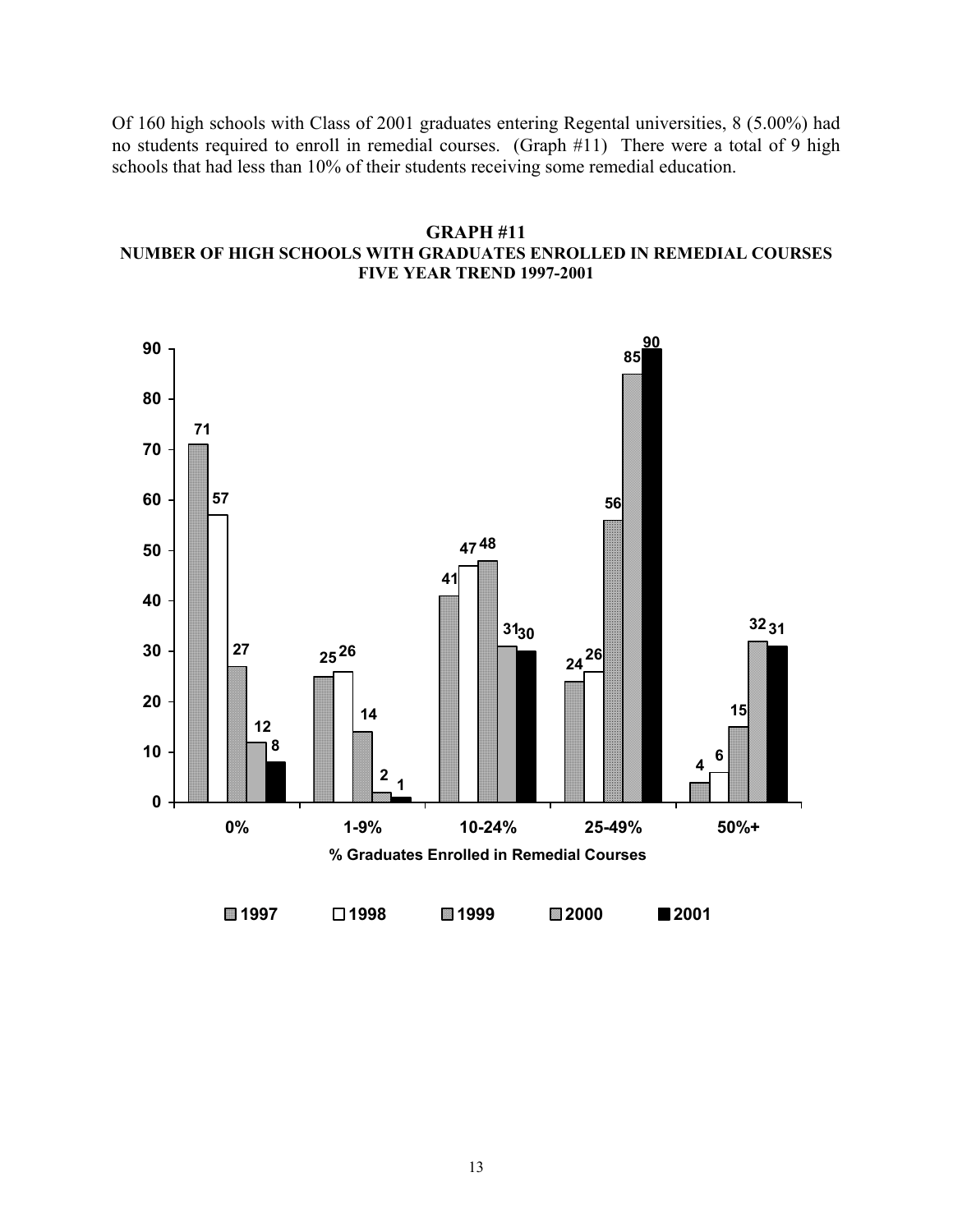On a percentage basis, the number of high schools with no students enrolled in remedial courses in 2001 is the lowest it has been during the five year period. (Graph #12)



# **GRAPH #12 COMPARISON OF PERCENTAGE OF HIGH SCHOOLS WITH NO STUDENTS ENROLLED IN REMEDIAL EDUCATION FIVE YEAR TREND: 1995-2001**

The percentage of 2001 South Dakota high school graduates enrolling in remedial courses in the Regental institutions (33.8%) continues to be lower than that reported nationally. An annual report by the National Center for Education Statistics, *The Condition of Education 2001*, indicates that 40% of all students enrolled in four-year institutions in enroll in at least one remedial course.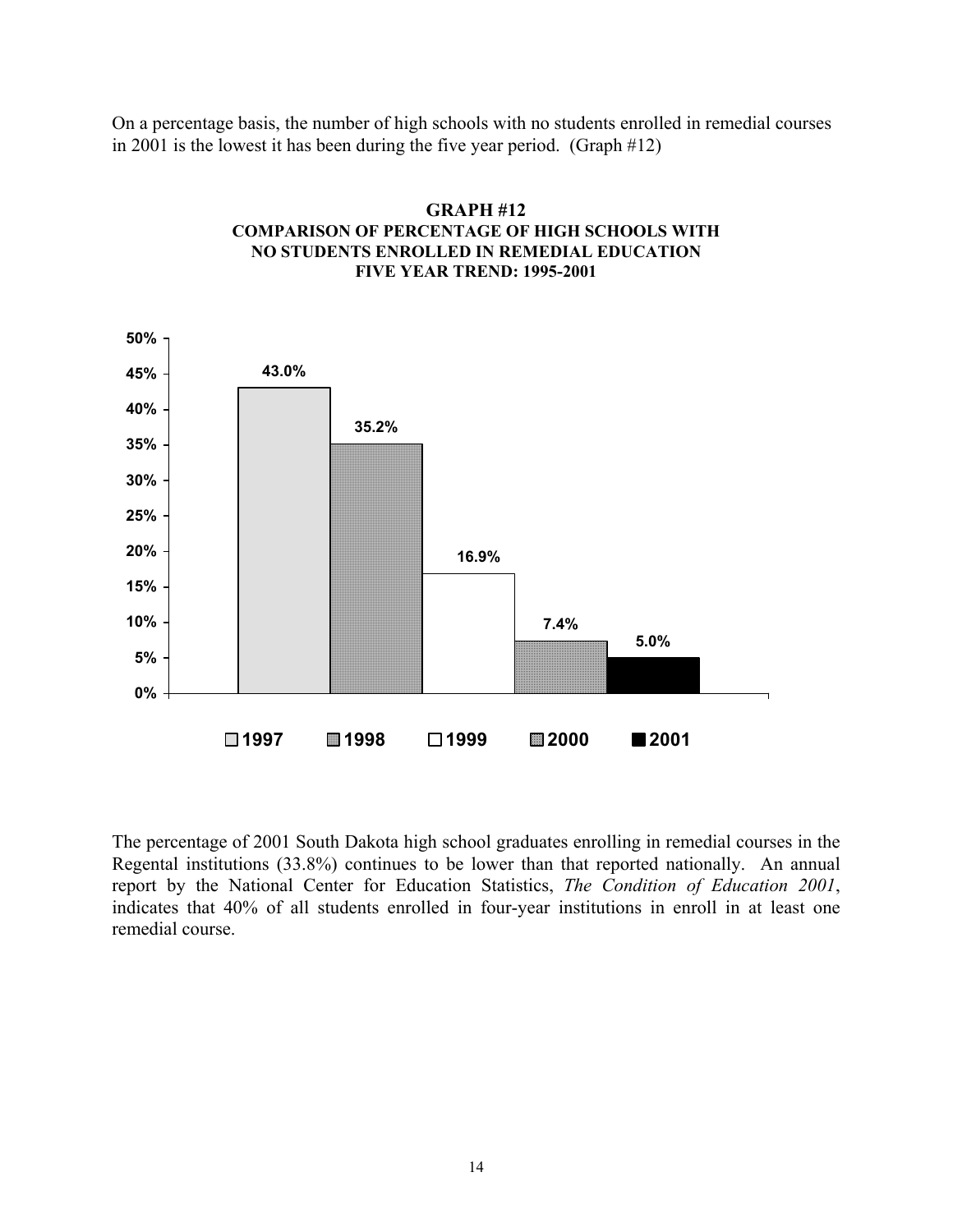#### **PLACEMENT BY REGENTAL INSTITUTIONS**

Entering students are required to sit for placement exams in English and mathematics to determine their readiness for engaging in general education coursework. In terms of student performance on placement examinations by individual Regental universities, only one institution had more students with scores below the cutscore for placement in English than in mathematics. (Graph #13)

#### **GRAPH #13 COMPARISON OF UNDUPLICATED REMEDIAL PLACEMENTS BY INSTITUTION HIGH SCHOOL GRADUATES ENTERING REGENTAL INSTITUTIONS FALL 2001**



All but one of the universities had more students with scores at or above the cutscore for general education placement than students with scores indicating a need for remediation. (Graph #14).

#### **GRAPH #14 COMPARISON OF REMEDIAL AND GENERAL EDUCATION PLACEMENT BY INSTITUTION HIGH SCHOOL GRADUATES ENTERING REGENTAL INSTITUTIONS FALL 2001**

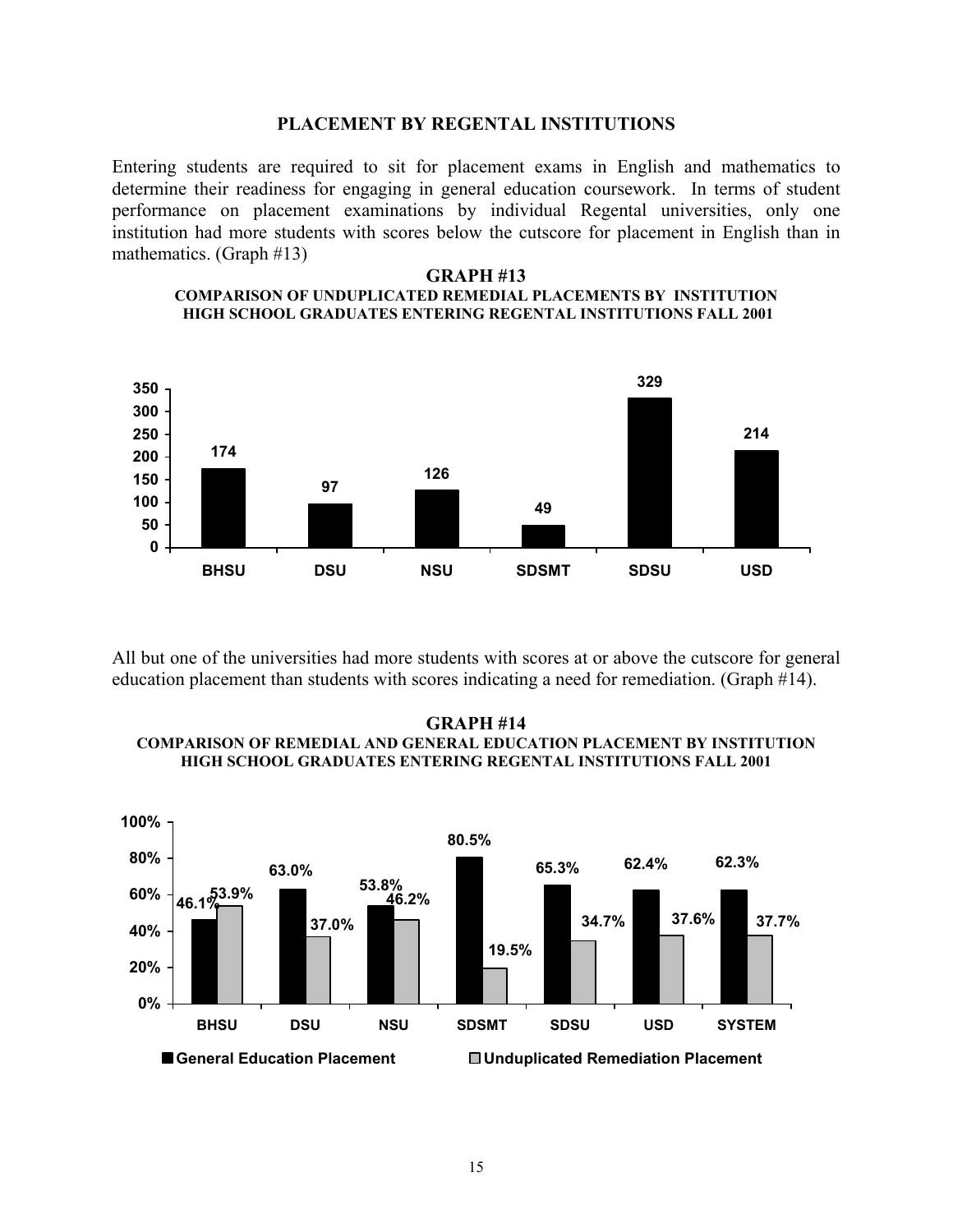### **ENROLLMENT BY REGENTAL INSTITUTIONS**

Remedial enrollment by university is presented in Graph #15. In terms of student enrollment in remedial courses by individual Regental universities, none of the institutions had more students enrolled in English remedial courses than in mathematics.

#### **GRAPH #15 COMPARISON OF UNDUPLICATED REMEDIAL ENROLLMENTS BY INSTITUTION HIGH SCHOOL GRADUATES ENTERING REGENTAL INSTITUTIONS FALL 2001**



None of the universities had more students enrolled in remedial courses than in general education courses. (Graph #16)

#### **GRAPH #16 COMPARISON OF REMEDIAL AND GENERAL EDUCATION ENROLLMENTS BY INSTITUTION 2001 HIGH SCHOOL GRADUATES ENTERING REGENTAL INSTITUTIONS FALL 2001**

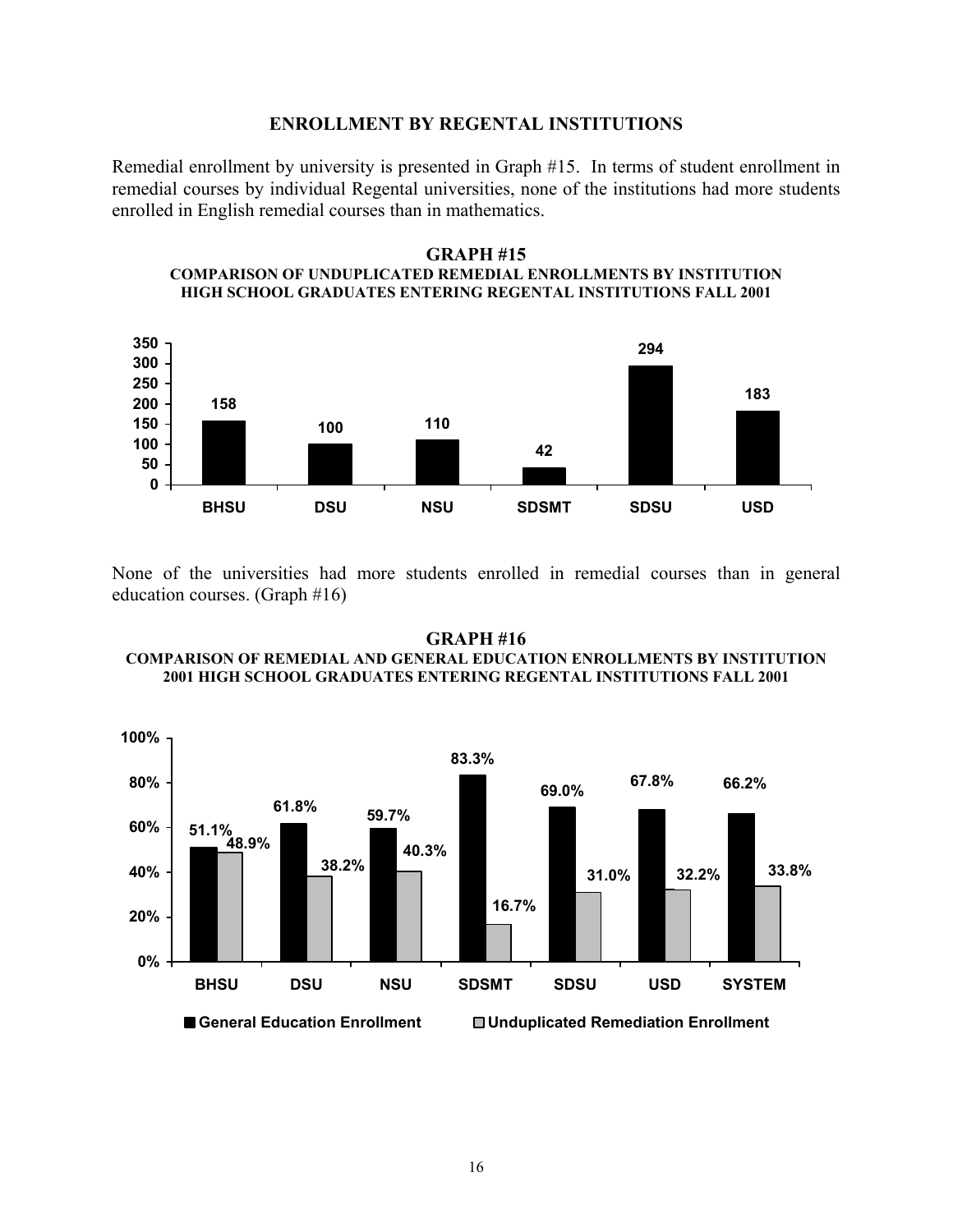All universities award Advanced Placement credit and all six universities enrolled 2001 high school graduates who received such credit. (Graph #17)

#### **GRAPH #17 PERCENTAGE OF STUDENTS AWARDED COLLEGE BOARD ADVANCED PLACEMENT BY INSTITUTION HIGH SCHOOL GRADUATES ENTERING REGENTAL INSTITUTIONS FALL 2001**

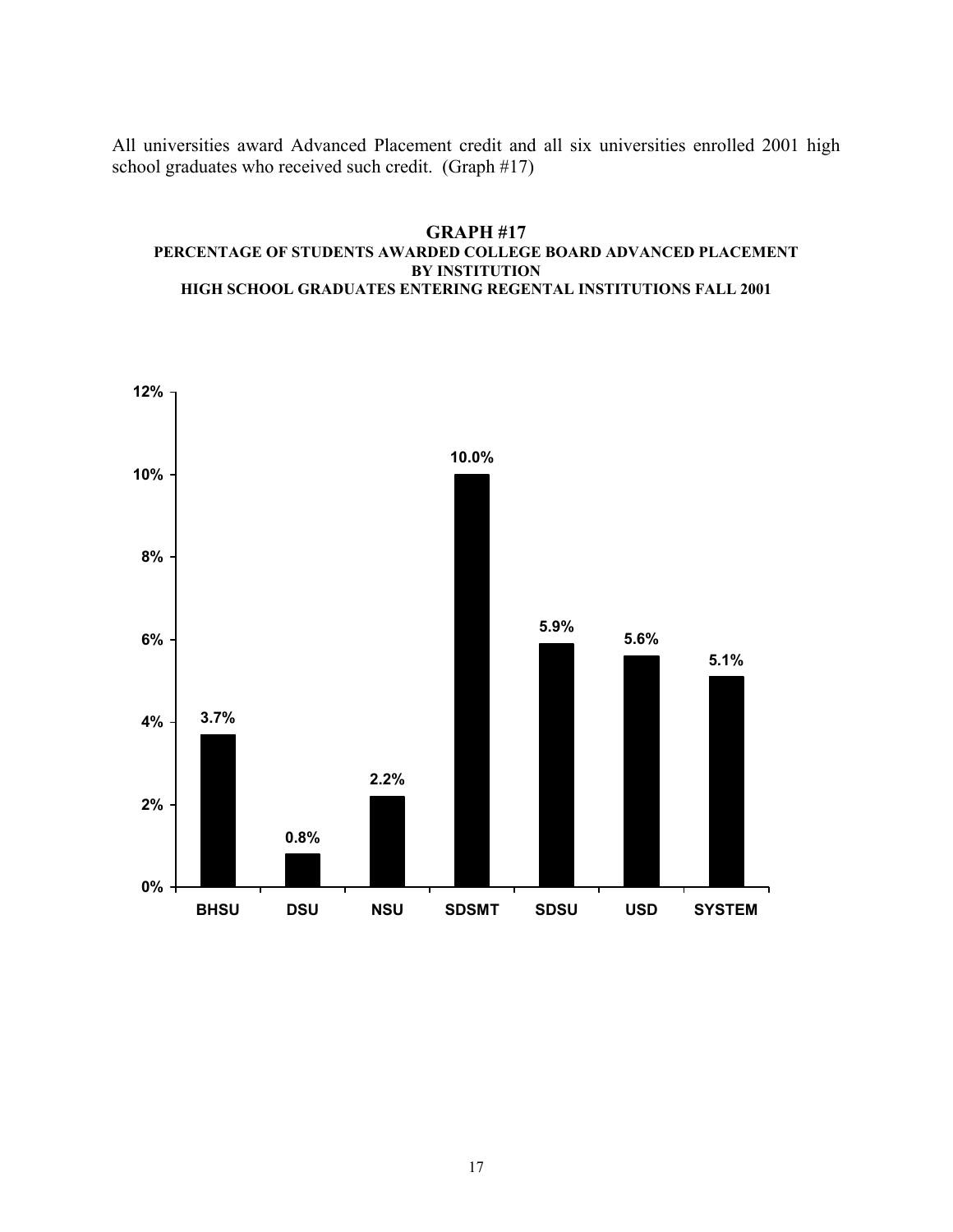## **PART-TIME STUDENT ADMISSIONS**

A total of 114 South Dakota high school graduates entered Regental institutions on a part-time basis in Fall 2001. These students represented less than 5% of all South Dakota high school graduates entering Regental institutions in Fall 2000. (Graph #18). Of these 114 students, 95.6% were admitted into baccalaureate degree programs and 4.4% were admitted into associate degree programs. (Graph #19)

#### **GRAPH #18 PERCENTAGE ENROLLED FULL- AND PART-TIME HIGH SCHOOL GRADUATES ENTERING REGENTAL INSTITUTIONS FALL 2001**